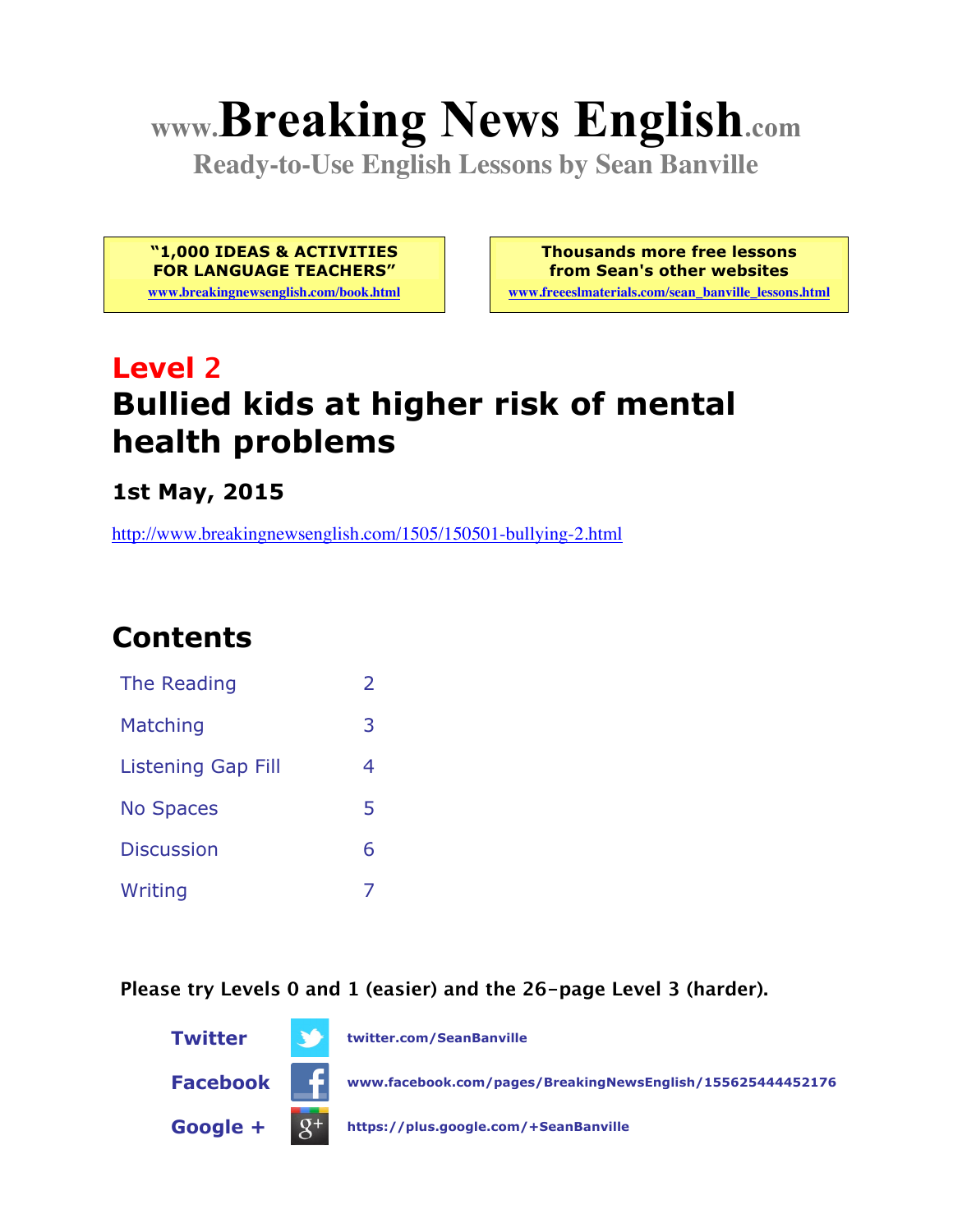### **THE READING**

From http://www.breakingnewsenglish.com/1505/150501-bullying-2.html

A new study says children who are bullied could have mental health problems when they are adults. It said bullied children are more likely to suffer from depression and anxiety than children who suffered child abuse. Researchers found that the children who experienced only bullying were 1.6 times more likely to have mental health problems or to have tried to harm themselves. Researcher Dr Dieter Wolke said society thinks bullying is a normal part of childhood. He said: "Being bullied is not a harmless…or inevitable part of growing up; it has serious long-term consequences."

Bullying is a problem around the world. In Britain, about 16,000 children stay at home because they are often bullied. Their exam results suffer and their chance of going to university or getting good jobs. Bullied children can have serious illnesses, an inability to focus on one thing for a long time, poor social skills, and have trouble keeping a job or staying in a relationship. An expert on child violence said parents and schools needed to do more about seeing and preventing bullying. She said parents needed to teach their children how to communicate well with other children.

Sources: http://www.**livescience**.com/50641-bullying-child-maltreatment-mental-health.html http://www.**medicaldaily**.com/mental-health-suffers-more-bullied-children-those-abused-adults-331098 http://www.**healthline**.com/health-news/for-kids-bullying-by-peers-is-worse-than-abuse-fromadults-042815#4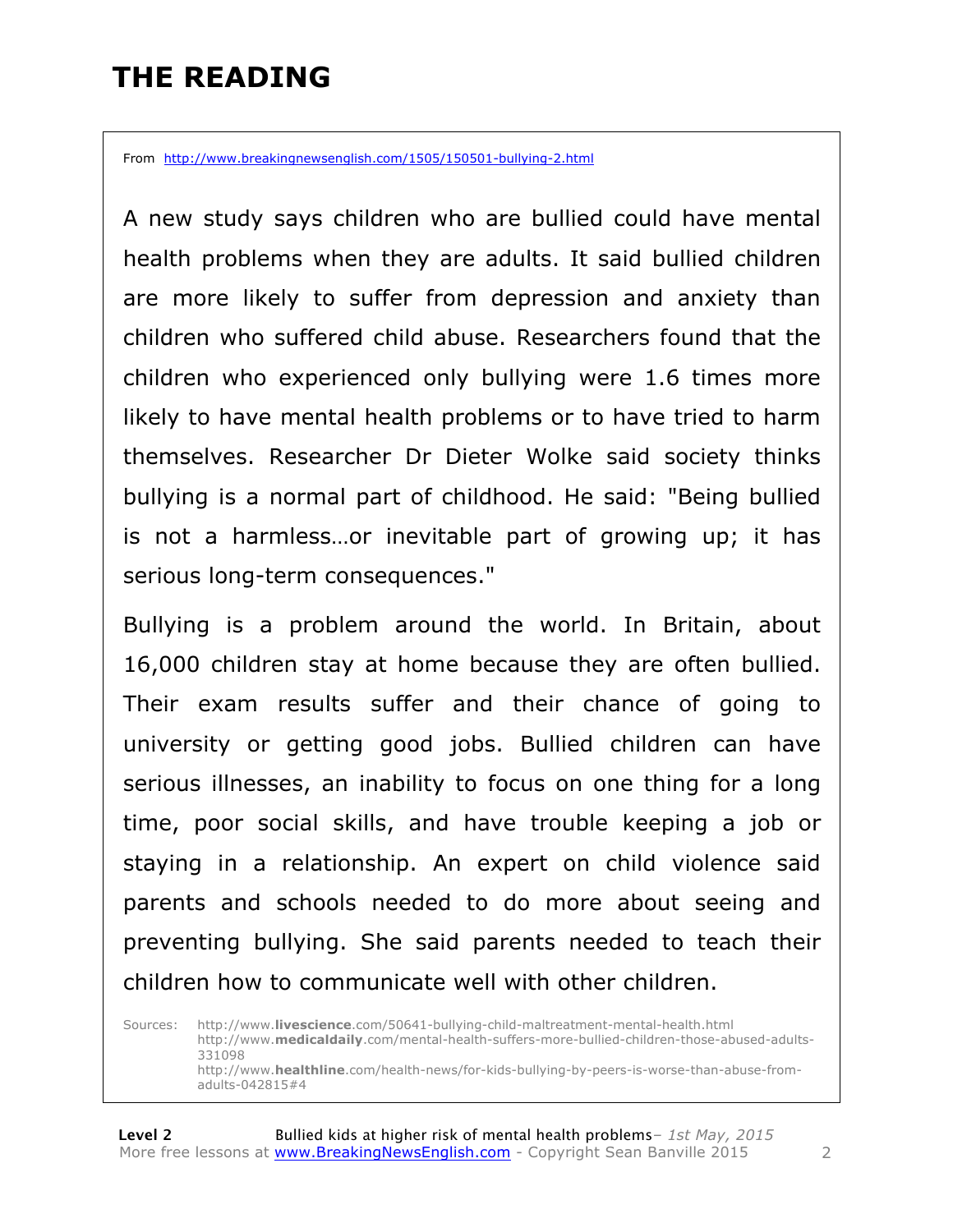# **MATCHING**

From http://www.breakingnewsenglish.com/1505/150501-bullying-2.html

#### **PARAGRAPH ONE:**

| 1.             | have mental health problems when | a.      | themselves        |
|----------------|----------------------------------|---------|-------------------|
| $\overline{2}$ | more likely to suffer            | b.      | more likely       |
| 3.             | children who suffered            | $C_{1}$ | they are adults   |
| 4.             | 1.6 times                        | d.      | term consequences |
| 5.             | tried to harm                    | e.      | a normal part     |
| 6.             | ociety thinks bullying is        | f.      | growing up        |
| 7.             | part of                          | g.      | from depression   |
| 8.             | it has serious long-             | h.      | child abuse       |

#### **PARAGRAPH TWO:**

| 1.             | Bullying is a problem      | a.             | teach their children |
|----------------|----------------------------|----------------|----------------------|
| $\overline{2}$ | about 16,000 children stay | b.             | relationship         |
| 3.             | an inability to focus      | $\mathsf{C}$ . | at home              |
| 4.             | have trouble               | d.             | with other children  |
| 5.             | staying in a               | e.             | keeping a job        |
| 6.             | An expert                  | f.             | around the world     |
| 7.             | parents needed to          | q.             | on one thing         |
| 8.             | how to communicate well    | h.             | on child violence    |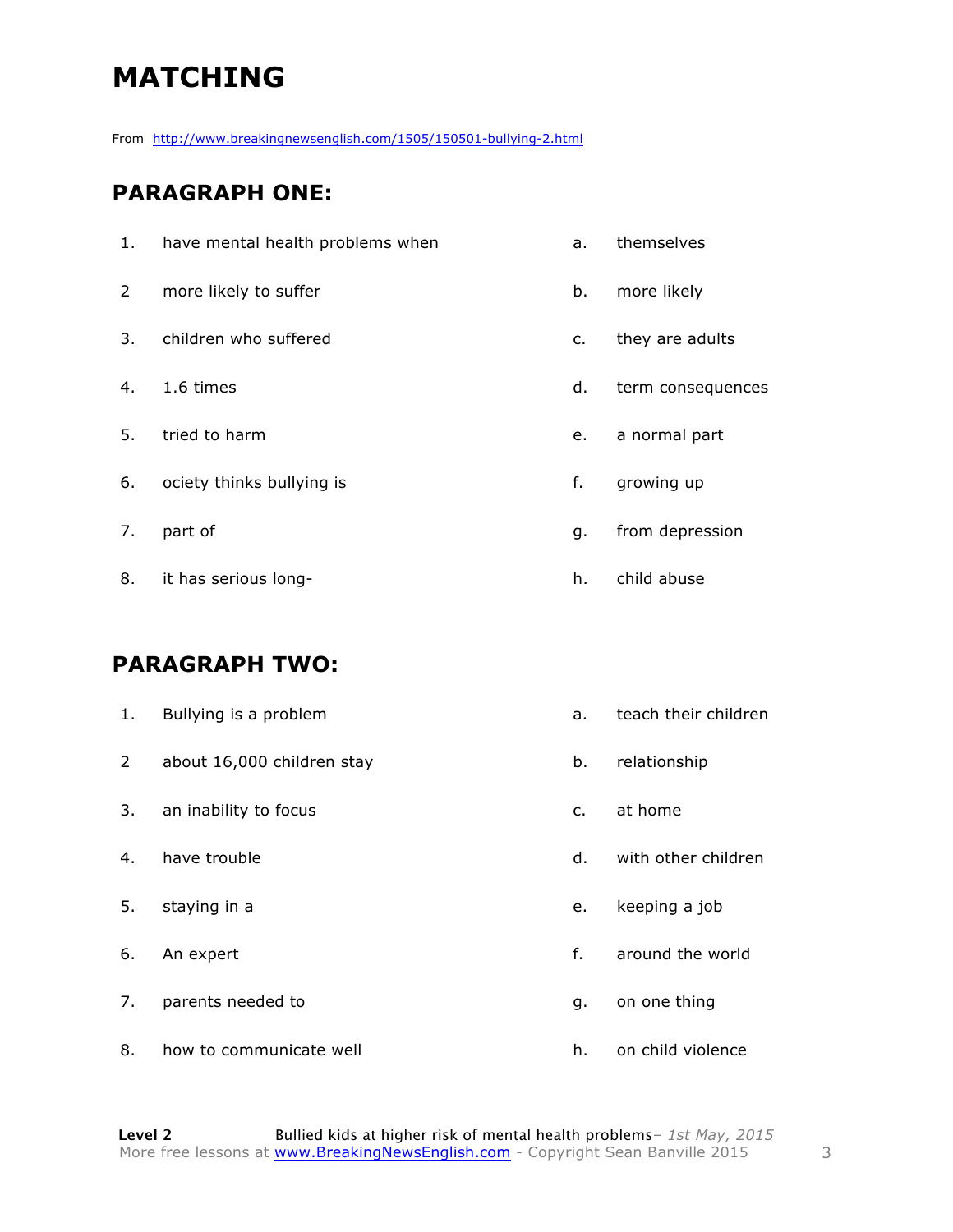# **LISTEN AND FILL IN THE GAPS**

From http://www.breakingnewsenglish.com/1505/150501-bullying-2.html

A new study says children (1) example a could have mental health problems when they are adults. It said bullied children (2) **Exercise 2** to suffer from depression and anxiety than children (3) anxiety abuse. Researchers found that the children who experienced only bullying were 1.6 times more likely to have mental health problems (4) \_\_\_\_\_\_\_\_\_\_\_\_\_\_\_\_\_\_\_ harm themselves. Researcher Dr Dieter Wolke said society thinks bullying (5) and the same of childhood. He said: "Being bullied is not a harmless…or inevitable part of growing up; it has  $(6)$ consequences."

Bullying (7) **Example 20** around the world. In Britain, about 16,000 children stay at home because (8) Their exam results suffer and their chance of going to university (9) and the same state of going to university (9) and the state of going and the state of going  $\sim$  100 s. Bullied children can have serious illnesses, (10) and on one thing for a long time, poor social skills, and have trouble keeping a job or staying (11) The Contract Contract Contract Contract Contract Contract Contract Contract Contract Contract Contract Contract Contract Contract Contract Contract Contract Contract Contract Contract Contract Contract Contract Contra parents and schools needed to do more about seeing and preventing bullying. She said parents needed to teach their children how to communicate (12) \_\_\_\_\_\_\_\_\_\_\_\_\_\_\_\_\_\_\_\_\_\_.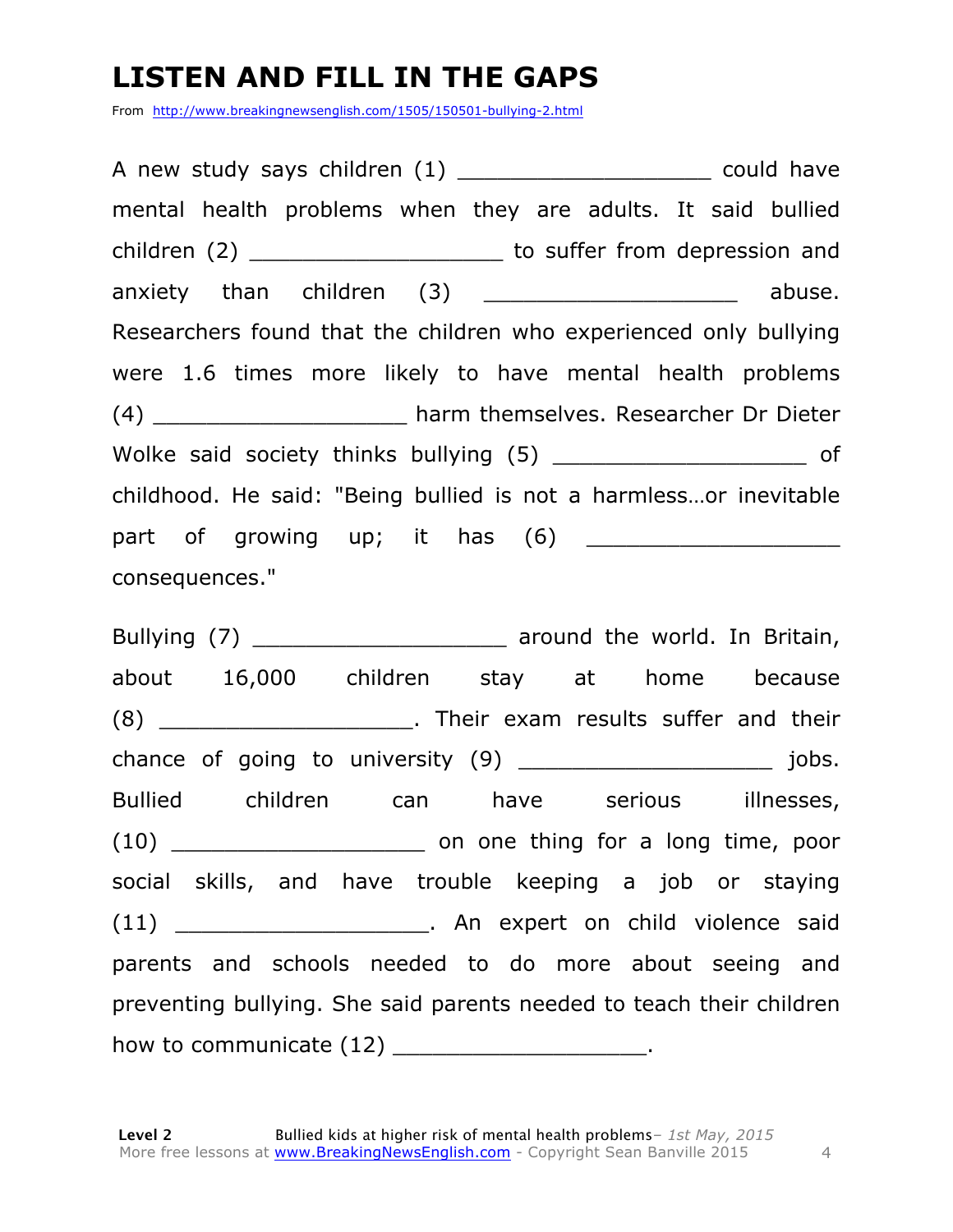# **PUT A SLASH ( / )WHERE THE SPACES ARE**

From http://www.breakingnewsenglish.com/1505/150501-bullying-2.html

Anewstudysayschildrenwhoarebulliedcouldhavementalhealthprobl emswhentheyareadults.Itsaidbulliedchildrenaremorelikelytosufferf romdepressionandanxietythanchildrenwhosufferedchildabuse.Res earchersfoundthatthechildrenwhoexperiencedonlybullyingwere1.6t imesmorelikelytohavementalhealthproblemsortohavetriedtoharmt hemselves.ResearcherDrDieterWolkesaidsocietythinksbullyingisan ormalpartofchildhood.Hesaid:"Beingbulliedisnotaharmless…orinevi tablepartofgrowingup;ithasseriouslong-termconsequences."Bull yingisaproblemaroundtheworld.InBritain,about16,000childrenstay athomebecausetheyareoftenbullied.Theirexamresultssufferandthei rchanceofgoingtouniversityorgettinggoodjobs.Bulliedchildrencanha veseriousillnesses,aninabilitytofocusononethingforalongtime,poors ocialskills,andhavetroublekeepingajoborstayinginarelationship.Ane xpertonchildviolencesaidparentsandschoolsneededtodomoreabout seeingandpreventingbullying.Shesaidparentsneededtoteachtheirch ildrenhowtocommunicatewellwithotherchildren.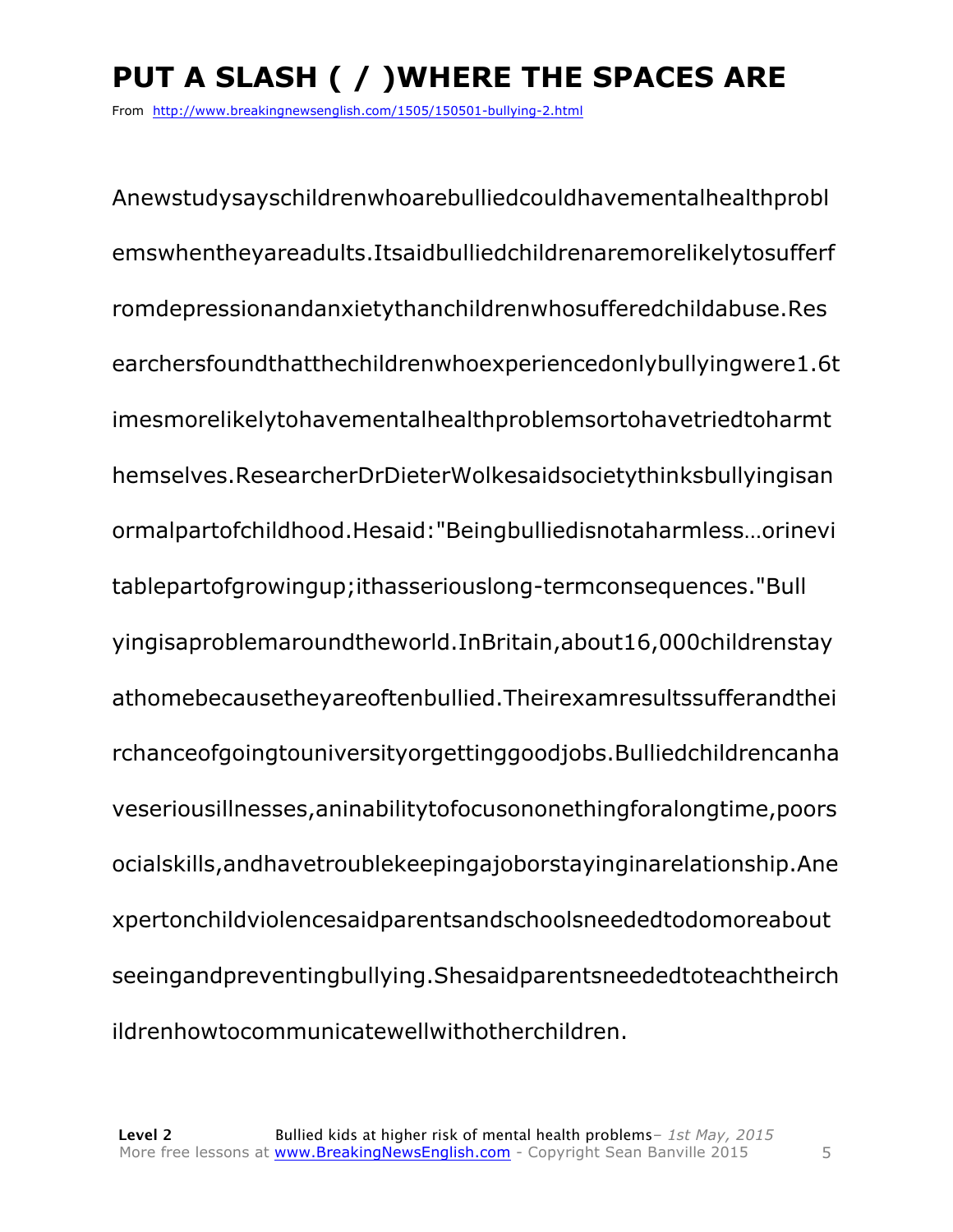### **WRITE QUESTIONS & ASK YOUR PARTNER(S)**

Student A: Do not show these to your speaking partner(s).

| a) |  |  |
|----|--|--|
| b) |  |  |
| c) |  |  |
| d) |  |  |
| e) |  |  |
| f) |  |  |
| g) |  |  |
| h) |  |  |
|    |  |  |

Bullied kids at higher risk of mental health problems - 1st May, 2015 More free lessons at www.BreakingNewsEnglish.com

# **WRITE QUESTIONS & ASK YOUR PARTNER(S)**

Student B: Do not show these to your speaking partner(s).